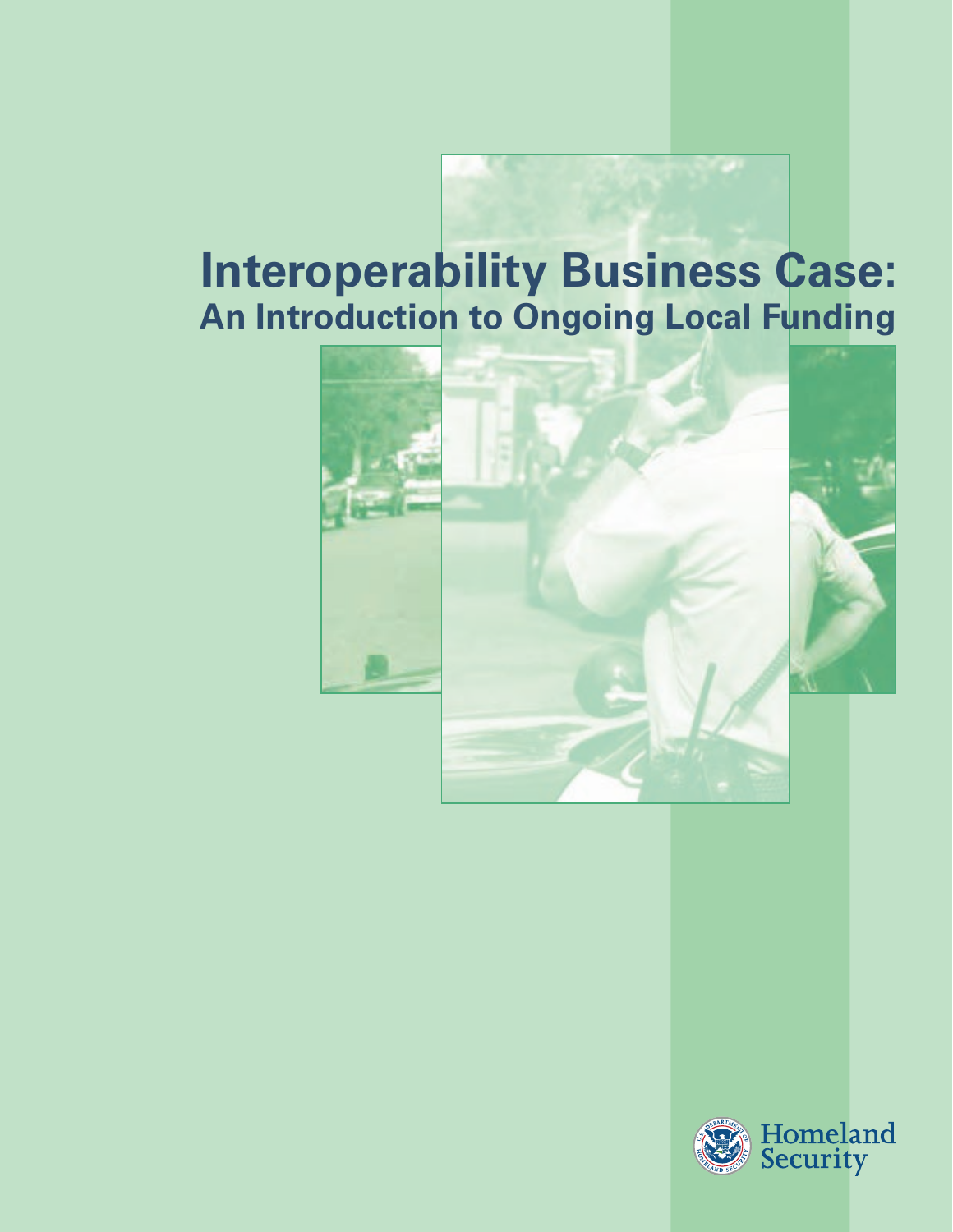# **Introduction**

When flood waters rise, a bridge collapses, or a fire rages out of control, saving lives and property requires a coordinated response. Emergency response to incidents large and small is increasingly complex and often requires multiple agencies, jurisdictions and disciplines to communicate with one another through diverse interoperable solutions. Implementing and maintaining these solutions requires funding. In order to receive funding, communities need a good business case.

A successful business case must demonstrate the value of the interoperability effort, provide a clear picture of the future of interoperability in the community, and speak to the interests and concerns of community leaders. This document helps emergency response officials develop a compelling business case by presenting steps and considerations to follow in order to tap into critical local funding sources for interoperability efforts.



### **Interoperable Communications**

Interoperable communications allow emergency response agencies to communicate across disciplines and jurisdictions, exchanging voice and/or data with one another on demand, in real time, when needed, and as authorized. Interoperable communications are the backbone of every incident response. Without interoperable communications among the police, fire response, emergency medical services (EMS), transportation, and other needed emergency responders, the lives of citizens and practitioners are at risk.

### **Communications Infrastructure**

Public safety is the number one priority of every government's appointed and elected officials. A key element in responding to incidents (at all levels) is a solid interoperable communications infrastructure. Building and maintaining this communications infrastructure requires the same

level of commitment to support and funding from public leaders as the community's roads or bridges. Sustainable interoperable communications infrastructure, just like roads and bridges, requires continual upkeep, maintenance, and improvements.

### **The Time Is Now**

The events of September 11, 2001 illustrated how critical interoperable communications are to local communities. *Now is the tim*e for all communities to develop and sustain the interoperability infrastructure. With immediate and ongoing commitment to developing local and regional interoperability, local and state governments will benefit by:

- Saving and protecting citizen lives
- Saving and protecting emergency responder lives
- **Increasing emergency responder** effectiveness and coordination
- **Improving response times, especially in** multi-jurisdiction responses
- Reducing property loss

Congress is making interoperability a priority through increased levels of funding available to local and state governments. This funding includes \$1 billion in Public Safety Interoperable Communications (PSIC) grants, which are awarded to states that have developed approved statewide communications interoperability plans. State and Federal grants are essential to interoperable communications funding.

## **Ongoing Local Interoperability Funding**

What will your community do when the grant money runs out? How will you sustain your governance structure, maintain equipment, support standard operating procedure (SOP) development, provide ongoing training, or invest in future infrastructure upgrades? Ongoing local funding can complement existing grant funds and serve as a mechanism for sustaining existing interoperability investments; it can also be set aside to invest in future interoperability efforts.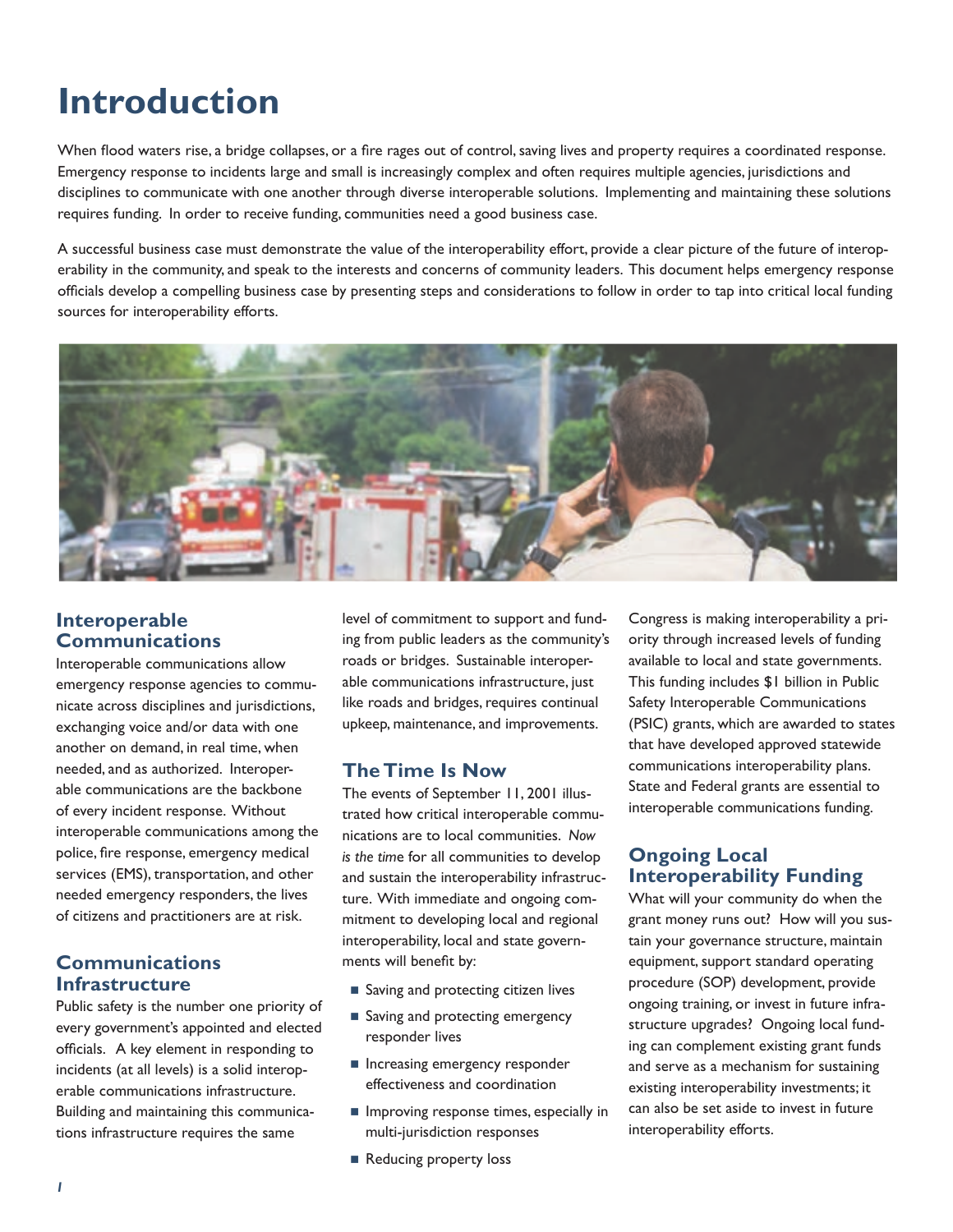# **Develop a Compelling Case for Ongoing Local Interoperability Funding**

A successful business case should demonstrate that the necessary research and analysis has been completed to justify the proposed solution to secure ongoing local funding. The following details key considerations and steps when developing a business case to support an interoperability project.





# **Conduct Stakeholder Analysis**

Support for the interoperability project depends largely on identifying and involving stakeholders that have an interest in or will be affected by the proposed interoperability project. Project coordinators can build a coalition of support for the proposed project by identifying a diverse group of stakeholders. For projects as complex as interoperability, it is essential to have support from as many agencies, disciplines, and jurisdictions as possible.

Consider representatives from the following stakeholder groups:

- **Elected Officials**
- **Emergency Response Officials**
- Citizens
- Local, State, and Federal Agencies
- **Disciplines**
- **Organizations or Committees**
- Vendors

By identifying and involving stakeholders in the early stages of the business case development process, the business case will provide a clearer picture of interoperability gaps, opportunities, impacts, and risks associated with the project. Through canvassing the stakeholders, the project coordinator will also be able to determine what stage in the process each group of stakeholders should become involved, as well as how they should be involved.

# ₩

## **Conduct Needs Analysis**

An analysis of interoperability needs forms the basis of the business case. Any proposed interoperability effort will be justified by its alignment with current interoperability requirements. The needs analysis will help emergency response officials identify current business and user interoperability requirements, opportunities, and solutions for resolving interoperable communications gaps. Further, it will ensure that any proposed solution meets the identified needs.

In conducting the needs analysis, consider the following:

- **Operating environment**—What are the community/ region's current communication services and how are they delivered?
- **Operating needs**—What are the gaps/issues of the communication systems and procedures this project will address? Consider restrictions for existing grant funds and responsibilities of the community, linkages between existing work and remaining work, maintenance and repair of existing interoperability equipment or infrastructure, and past communications failures or gaps.
- **Operating opportunities—What existing technologies,** infrastructure, or resources can the project leverage?
- **Statutory requirements**—What local, state, or Federal requirements mandate this project (such as policy changes at the Federal level)?

A compelling need can mean the difference between securing funding for your project or not.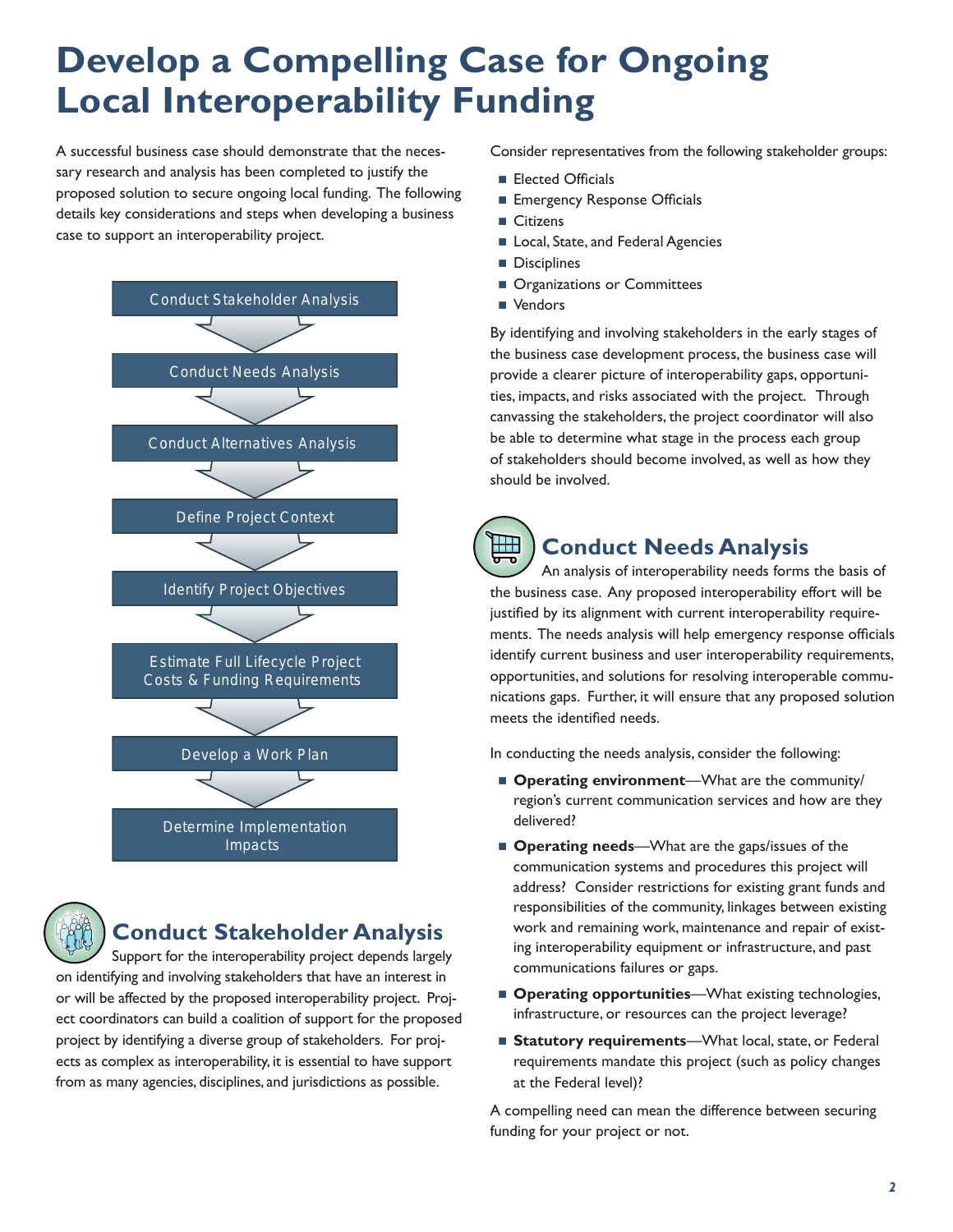# **Conduct Alternatives Analysis**

To determine the best solution for addressing interoperability needs, project coordinators should conduct an alternatives analysis. The alternatives analysis should consider all viable options for meeting needs identified in the needs analysis.

In conducting the alternatives analysis, consider the following:

- What viable alternative interoperability solutions exist to address identified interoperability needs?
- How do the alternative solutions address current interoperability needs or gaps?
- What is the impact of doing nothing?
- Why were the alternatives not chosen?

A thorough analysis of alternatives will not only help you select the best solution to resolve interoperability gaps, but will also demonstrate that due diligence was performed for all possible options.



# **Define Project Context**

When developing a business case, project coordinators should consider how the interoperability effort they are seeking to fund fits into the community or region's larger interoperability vision and efforts. Setting the context for new interoperability projects within the landscape of current interoperability efforts creates a convincing case for the importance and benefits of the new project. Additionally, projects aligned with existing interoperability efforts can be valuable additions to the work already underway. The success of an interoperability project often depends on how much a community understands current interoperability efforts, and how it can leverage those efforts for its own individual success.

To define the project context, consider the following questions:

- What are the region's interoperability challenges?
- What interoperability efforts are currently underway locally, regionally, and within the State?
- How are the current interoperability efforts working together to solve interoperability gaps?
- What is the interoperability effort you are looking to fund?
- How will your project capitalize on existing interoperability efforts, and how will it go beyond existing efforts?
- How does your interoperability project or plan fit into the highlevel strategic plan and vision for your locale, region, or State?

Having a clear understanding of the environment you are entering helps you answer questions that may arise and enables you to associate the project with work that has already been supported.

# **Identify Project Objectives**

To justify an interoperability project, project coordinators must explicitly state the objectives of the project in measurable and achievable terms. Project objectives should address what the community can expect to gain by investing in this project, and how the funds invested in interoperability will benefit the agency, jurisdiction, and citizen.

Consider the following when developing project objectives:

- What are the objectives of the proposed interoperability effort?
- What interoperability problems or gaps will be resolved by the proposed interoperability effort?
- What are the expected tangible and intangible benefits?
- What will be different after the project is implemented?
- How will the proposed project improve communications interoperability across multiple localities and multiple emergency responder disciplines?
- How does the proposed project respond to regulatory requirements?
- What does the project not address?

Clearly stated objectives will provide a baseline by which project performance can be measured and will help demonstrate the value of the proposed project.

# **Estimate Full Lifecycle Project Costs and Funding Requirements**

A detailed cost plan facilitates an understanding of the funding requirements for the proposed interoperability project. To develop the cost plan, project coordinators should estimate the cost of executing the proposed interoperability solution as well as any external or residual costs that may result from the solution.

### **Consider the following when estimating project costs:**

- What is the estimated cost of the proposed solution?
- What costs are associated with the proposed solution? Which costs are one-time, short-term, long-term, or recurring? What is the lifecycle cost?
- What funding sources have already been secured and what are the remaining gaps?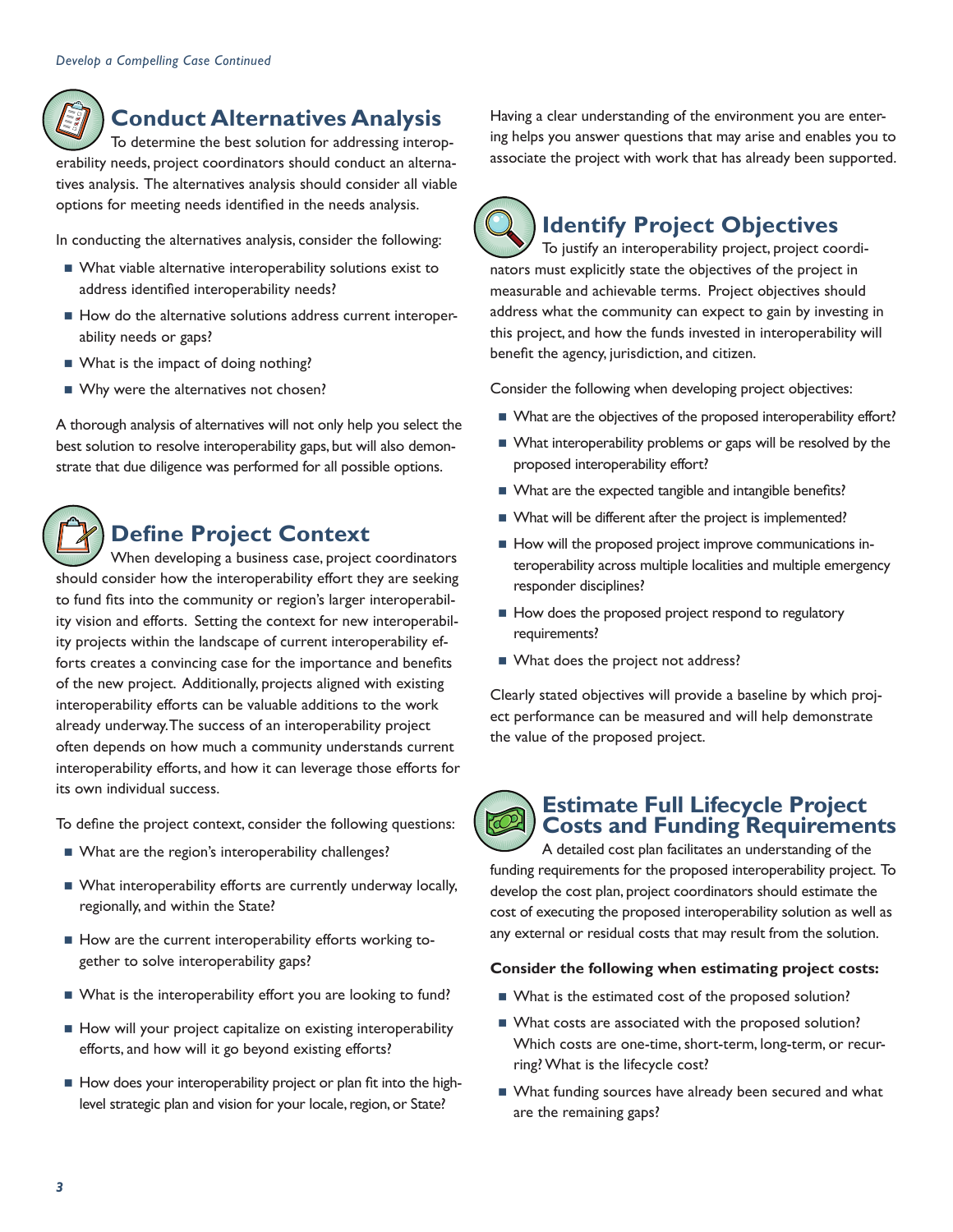- $\blacksquare$  If local interoperability funding exists, what funding sources will be used to cover funding gaps?
- What will and will not be part of the project if the total funding amount requested is not approved?
- What is the general spending plan? How will it be adjusted or modified if approved funds do not match or exceed the funds requested?

By providing a comprehensive picture of the total lifecycle cost, a cost plan can help community leaders feel more confident that additional funding for something previously overlooked will not be necessary later down the road. A cost plan will also determine budget needs and allocations for the project, especially large one-time costs and ongoing costs.



# **Develop a Work Plan**

Successful implementation of any interoperability project depends on diligent project planning. Project coordinators should develop high-level work plans for the proposed interoperability solution, including timelines and deliverables, and take into account identified risks and staffing requirements.

When developing a work plan for the proposed solution, consider the following:

- What are the major milestones and decision points in the project implementation?
- Who will make the decisions?
- What tasks are included in each phase of the work plan and who will do the work?
- What are the task dependencies?
- What stakeholders are required to participate in each phase of the work plan?
- Who will need to approve their participation, particularly as it relates to overtime?
- What is the timeline for each phase of the project?
- What are the project's risks, and how will they be mitigated?

Going through the process of developing a work plan can help determine resource requirements for the proposed interoperability project. Work plans can also help establish the project in the context of other competing project priorities and timelines.



## **Determine Implementation Impacts**

To support an interoperability project, community leaders must understand the impact that the project will have on day-to-day work. To assess the impact of implementation, analyze and identify all elements of the Interoperability Continuum' that may be affected by the implementation of a new system, technology, or service. The Interoperability Continuum was developed by the Department of Homeland Security's SAFECOM program and local practitioners. Building on their lessons learned, the Continuum guides progress in achieving interoperability across five critical areas—governance, SOPs, technology, training and exercises, and usage.

Consider the following as potential implementation impacts of a new interoperability project:

- Will governance structures need to be expanded or put in place?
- $\blacksquare$  How will the interoperability solution affect existing business processes? Will procedures need to be created or updated?
- How will day-to-day work be affected while the project is in progress?
- What are the training and exercise needs?
- What is the working life of the technology? When will it need to be replaced?
- What type of maintenance will be needed for the technology?
- What additional resources (staff or equipment) will need to be obtained?
- What risks may affect the successful implementation of the interoperability effort? What is the probability of these risks and how can they be mitigated?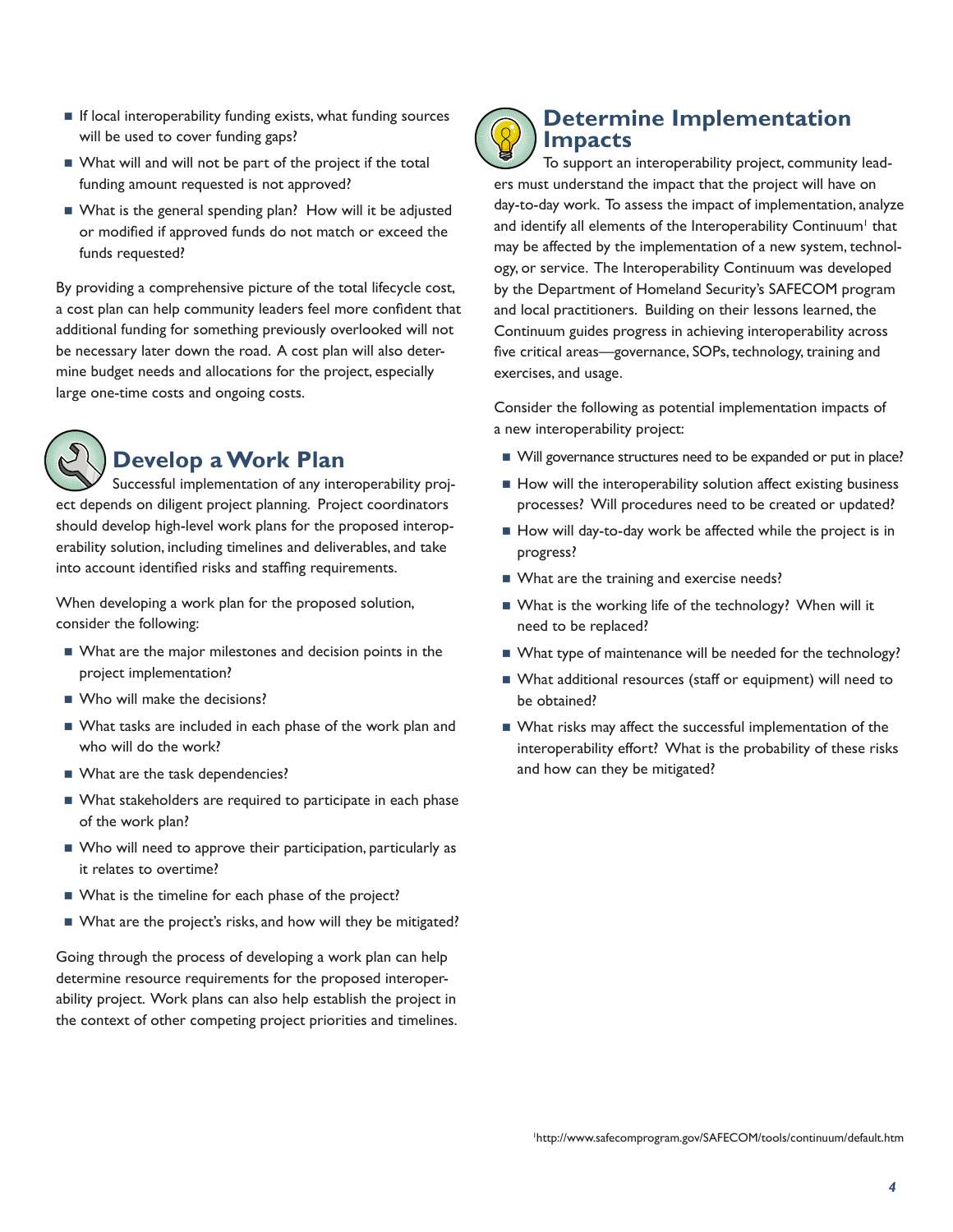# **Ongoing Local Interoperability Funding Success Stories**

The following showcases the success stories of communities that were able to effectively establish ongoing local funding for needed projects. Highlighting communities from across the United States, these stories portray a diverse set of interoperability projects that required ongoing local funding. These projects were most successful when community leaders supported various funding mechanisms, such as general operating budget line items and mandatory user fees.

### **Lewis and Clark County, Montana**

*Budget shortfall and outdated communications infrastructure leads to the creation of a mill levy tax and an INTERCAP loan from the State dedicated to interoperability funds.* 

In 1998, Lewis and Clark County, Montana established a committee of citizens within the county to address a budget shortfall in the Sheriff's Office. During its assessment of the budget, the committee reviewed the operations of law enforcement and other emergency response agencies within the county and determined the communications infrastructure within the county needed to be updated. The committee went to the public to introduce a ballot measure for a mill levy tax. In 1999, the County Board of Commissioners passed the tax with the support of the public; however, before the communications infrastructure could be updated, wildfires erupted throughout the County. Though devastating to the community, these wildfires demonstrated the need for upgrades, as the old system could not handle the emergency and lives were nearly lost. With this new incentive, Lewis and Clark County was able to install two additional communications towers using the mill levy tax funds. After September 11, 2001, Lewis and Clark County and the State of Montana applied for the FEMA Interoperable Communications Equipment (ICE) grant for a "concept demonstration project" in the county. Lewis and Clark County used their mill levy tax to leverage an INTERCAP loan from the state for additional communications infrastructure improvements.

Currently, Lewis and Clark County has installed five additional tower sites and a microwave ring configuration to incorporate data communications. In addition, the County has updated their 911 centers and other interoperable communications equipment. The County, along with the State of Montana, has also further developed their relationships with other emergency response and public works agencies to increase interoperability.

*This success story illustrates how citizen involvement, emergency incidents, and the introduction of a new tax can influence ongoing local interoperability funding. Because a taxpayer committee was established and understood the need for interoperable communications upgrades, community leaders supported the mill levy tax. By using citizen involvement and a demonstrable plan to replace outdated equipment, the county developed a compelling case for ongoing local interoperability funding.*

## **Laurel, Maryland**

*Emergency incident leads to elected official involvement and line items on general operating budget dedicated to interoperability funding.* 

On September 24, 2001, a category F-3 tornado hit Laurel, Maryland and destroyed parts of the city. Immediately after the disaster, emergency responder communications were virtually non-existent; complications were attributed to interruptions in the phone circuitry that connected emergency response radio systems to their repeaters. Surrounding jurisdictions assisted with disaster relief; however, interoperability was limited, cumbersome, and inefficient as none of the agencies involved in the recovery efforts were able to communicate with units in the field.

As a result of the tornado, then-Mayor Frank P. Casula and his successor, Mayor Craig A. Moe, called for an assessment of Laurel's response and recovery efforts to determine areas of weakness and improvement. Based on the results of the assessment, Mayor Moe ordered a comprehensive review and revision of the City's disaster plan. Moe also dictated that existing Federal grant dollars be redirected to construct a formal Emergency Operations Center (EOC) and install a new communications switch. Through local taxes and the City's general operating budget, a portable communications system with a tilt-up crank-up tower was purchased to support telephone connections to the radio repeater system during emergencies. The city currently funds ongoing maintenance of the communications tower as well.

*This success story demonstrates the importance of securing the support of elected officials for interoperability funding. In this incident, the mayors understood the impact of the disaster on emergency response communications/response; therefore, line items on the local budget were secured for the communications tower and ongoing maintenance. By highlighting an emergency incident such as a natural disaster in its business case, the city developed a more compelling case for ongoing local interoperability funding*

*For more information go to www.laurel.md.us* 

*For more information go to www.co.lewis-clark.mt.us*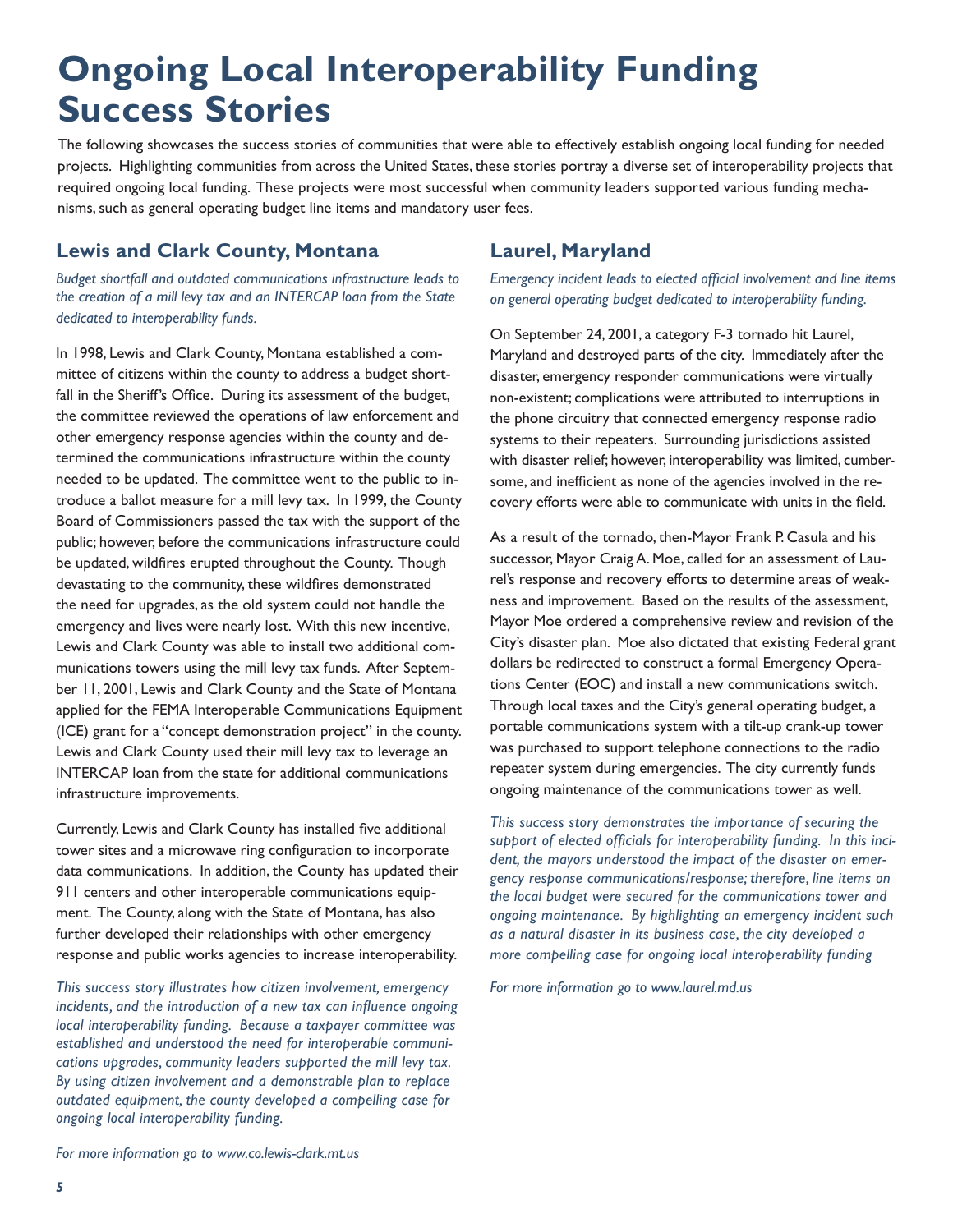

### **Utah Communications Agency Network**

*Collaboration among local and state agencies, cities, and counties leads to dedicated interoperability system funded by user fees and a general obligation bond.*

In 1997, several agencies in Utah worked together to develop the Utah Communications Agency Network (UCAN). This system covers a 12-county area and serves 125 individual local, State, and Federal emergency response agencies. Due to high costs, there was initial resistance from the agencies and elected officials to implement the system. Proponents of the system mitigated fears by establishing funding through a general obligation bond backed by the state and instituting user fees that offset the maintenance and debt service costs. Agencies were then only responsible for purchasing radio equipment to support the network, diminishing initial cost projections. The system achieved further support by involving participating agencies and local governments in the decision process and oversight of the system.

This success story illustrates the impact collaboration among local and state agencies, cities, and counties can have on developing an interoperability system. The collaboration required not only building relationships, but also establishing a shared joint effort for obtaining funds and resources. This collaboration paid off, as is evident by the rapid growth of the system, which now accommodates 18,000 users and 125 agencies.

*UCAN continues to benefit participating agencies with a unified communications system, common operational procedures, and talkgroups, leading to better coordination and facilitation of interoperability across governmental boundaries and among the agencies. By highlighting the need for collaboration among the region, UCAN developed a more compelling case for ongoing local interoperability funding.*

### **Collin County, Texas**

*Existing infrastructure leads to installation of an interoperability network funded by general operating budget.* 

In 2004, Collin County, Texas identified a need to connect its EOC to surrounding municipalities, including six cities and several educational entities such as Collin College. The county identified an existing fiber-optic network that covered a majority of the county. This fiber-optic network allowed the municipalities to create the Collin County Emergency Communications Network (CCECN), a network which connected the county EOC with each of the municipalities. CCECN could also be used to pass large files such as geographical information system (GIS) files and court documents between any user of the network. Because this network could be vulnerable to several security threats and risks, it had to be modified to comply with the State of Texas Department of Public Safety (DPS) security criteria and Criminal Justice Information Services (CJIS) requirements.

Collin County funded approximately \$325,000 through the county budget for industry standard equipment, including firewalls and switches, which was interoperable with the existing equipment and also provided future expansion. Individual agencies assumed maintenance costs and any equipment costs needed on the private side of the network into their general operating budgets for the network equipment.

*This success story demonstrates how an interoperability project achieved support by expanding the infrastructure of an existing network at minimal costs. By focusing on how to use existing infrastructure to meet needs and accommodate new technologies with minimal costs, the county developed a more compelling case for ongoing local interoperability funding.*

*For more information go to www.plano.gov*

*For more information go to www.ucan800.org*